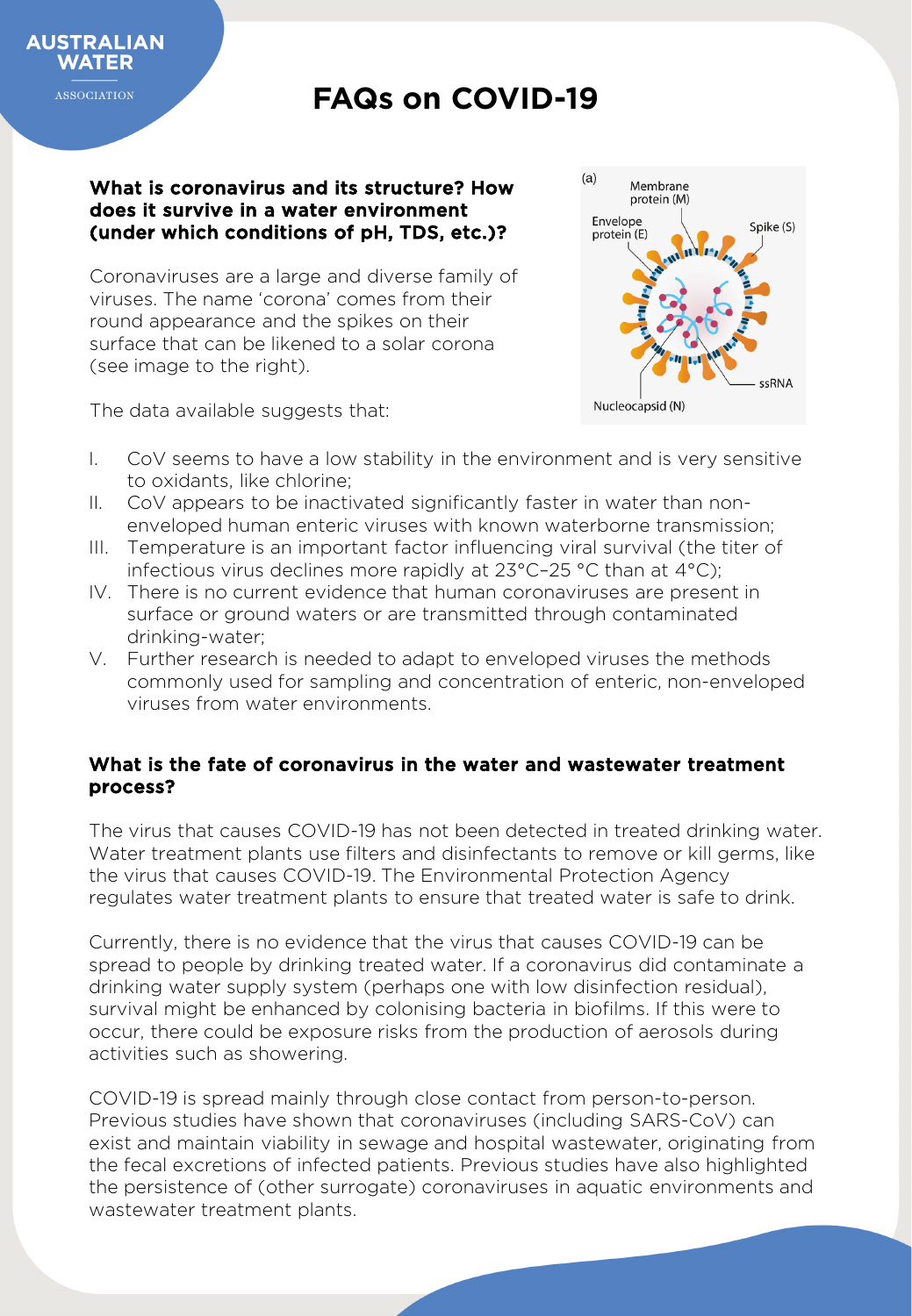

Some particular wastewater treatment processes, such as membrane bioreactors may also play an important role as they have been shown to be effective for virus removal, including for some enveloped viruses (such as coronaviruses) and some non-enveloped viruses (e.g. norovirus) that are known to be more resistant than enveloped viruses.

Current water and wastewater disinfection strategies, using chlorine and UV irradiation are anticipated to be very effective for SARS-CoV-2 inactivation, but proper operational control is always essential.

#### Can COVID-19 virus spread through sewage system? And what measures should be in place to protect wastewater worker from being infectious by this virus?

Recently, the virus that causes COVID-19 has been found in untreated wastewater. While data are limited, there is no information to date that anyone has become sick with COVID-19 because of exposure to wastewater. At this time, the risk of transmission of the virus that causes COVID-19 through properly designed and maintained sewerage systems is thought to be low.

Standard practices associated with wastewater treatment plant operations should be sufficient to protect wastewater workers from the virus that causes COVID-19. These standard practices can include engineering and administrative controls, hygiene precautions, specific safe work practices, and personal protective equipment (PPE) normally required when handling untreated wastewater.

No additional COVID-19–specific protections are recommended for workers involved in wastewater management, including those at treatment facilities.

#### What is your strategy to maintain a stable and continuous supply chain (chemical & PPE) for your water & wastewater treatment plant during COVID-19?

Strategies include constant assessment of monitoring and lab capabilities as well as the need to procure two alternative suppliers. Balance planning and operational needs to support continuation of supply. Constantly monitor and account for the remaining chemicals, equipment, and PPE available in the warehouse, and plan for future chemical, equipment and PPE orders depending on what is available. Coordinate with suppliers on a regular basis. Develop and implement more preventative maintenance to maintain support for contractors.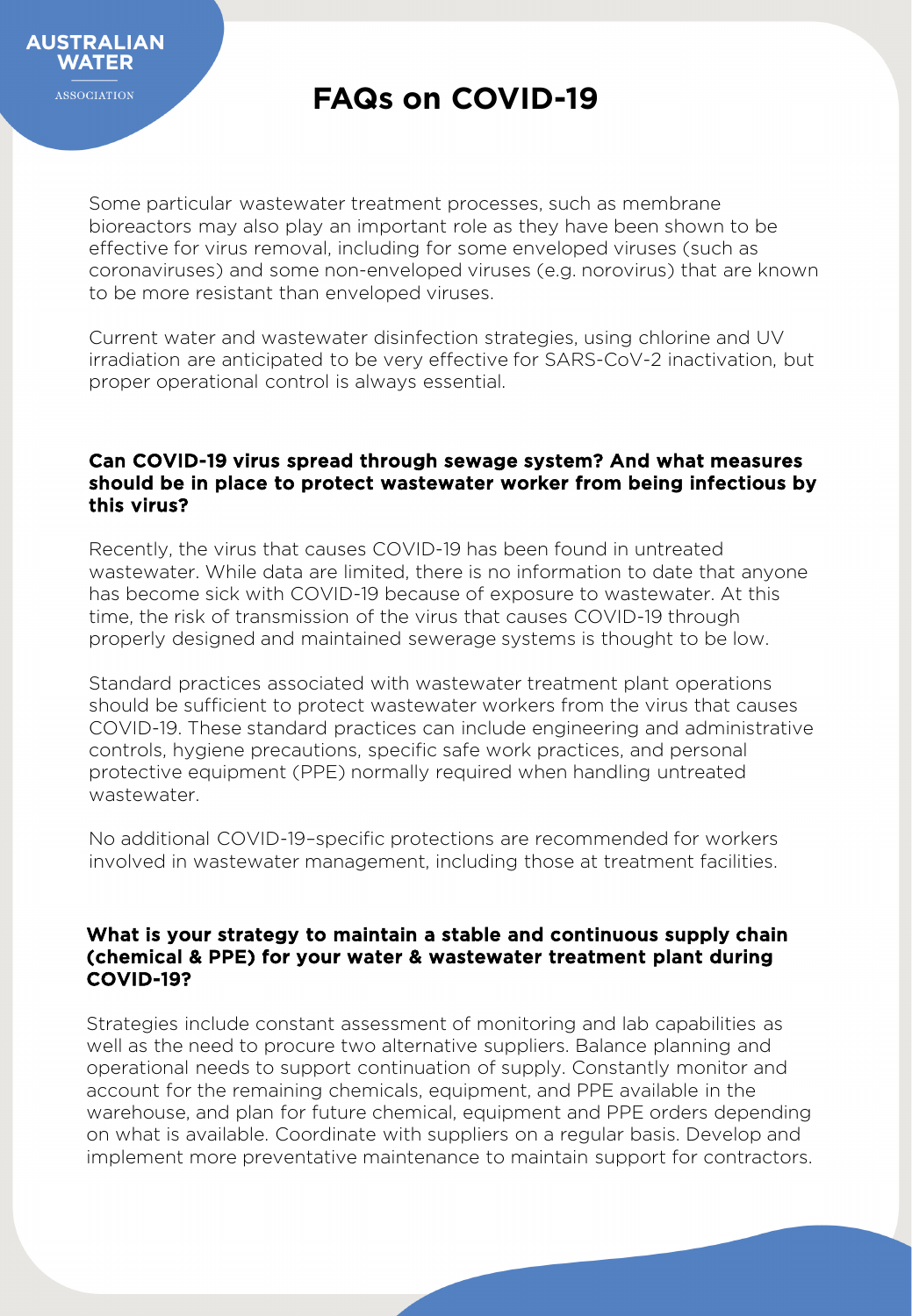#### What is your experience in helping water & wastewater workers get rid of their fear of COVID-19 and encouraging them back to work following health & safety guidelines?

Allow field staff to go directly from home to the site to reduce any risk of transmission. Constantly maintain communications with staff, form a crisis management team and develop a pandemic response plan / business continuity plan. Conduct mock exercises based on different stages and scenarios including weather and what the 'new normal' looks like.

#### What is your plan to keep your business continuity and recover post COVID-19?

Refine the splitting of work force teams and consider splitting maintenance teams including preventing physical interaction between teams. Cross train sewerage and treatment operators with network operators to ensure back filling of roles. Utilise online tools and telecommunications for consistent interaction (long term positive legacy). Engage within the industry and community (neighboring councils and industry bodies) for support.

Operations will benefit from additional depth in key areas (treatment operations, water quality testing) as future sickness in these teams will stretch these key skills. Procurement / stock levels for critical items can be identified and additional stock can be purchased (targeting operations and repairs). In addition:

- Work with council to support economic recovery
- Continue to keep cost focused so that as many businesses in the region are viable
- Look for opportunities to undertake necessary upgrades / renewals area whilst the impact is lower
- Listen and engage to seek to work together to recover, locally and globally

#### What have you done to minimise the risks of virus spreading where physical contact with users, customers, etc. is unavoidable?

For customers/contractors visiting sites:

- Provide free masks to all visiting customers,
- Measure body temperature for all customers;
- Record customer's information details.
- Encourage customers to use online payment if possible
- Maintain social distancing while working with customers.
- Installing protection shield for reception desks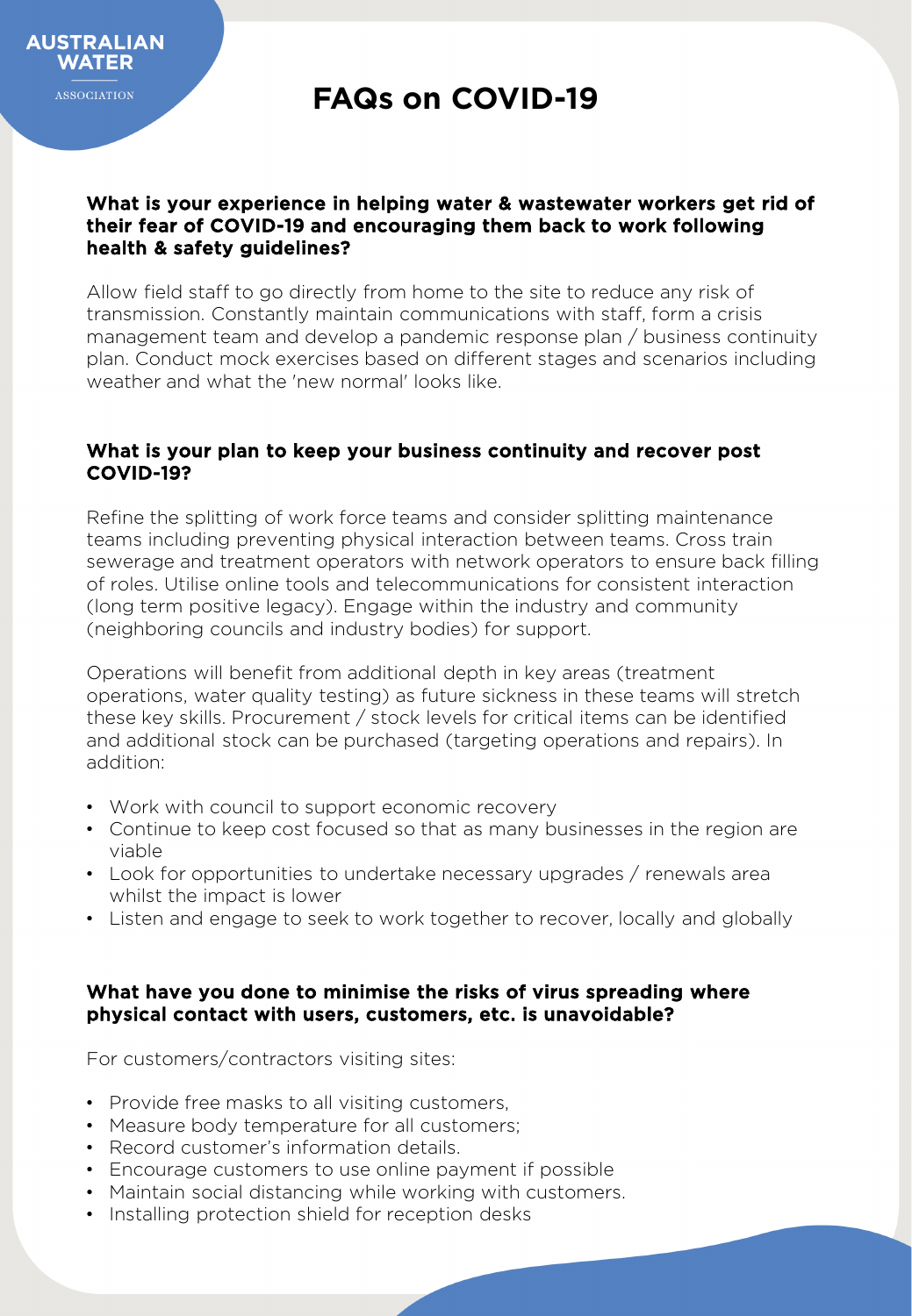#### What is your strategy to help people in remote areas and others, being in shortage of water supply, to deal with COVID-19?

Utilities have donated many items for responding and preventing activities to COVID-19 organised by provincial agencies, including:

- Bottles of dry hand-sanitiser
- Automated hand-washing machines with anti-virus sanitiser
- Disinfecting chambers and disinfecting liquid to public health centers
- Small drinking water to quarantine camps and health testing depots

#### What is your strategy to minimise the risk of spreading COVID-19 virus among operators and workers working in the office and on the sites?

Physical distancing:

• Stay at least 1.5 or 2m apart, no handshaking or other close physical contact

Create separate work teams:

- Ensure that each team has the work skills that are needed to do all tasks
- In this way, if one team tests positive for COVID-19, the other team has a good chance of remaining COVID-19 free

Practice good personal hygiene:

- Ensure there is sufficient soap or hand sanitiser at each work site
- Make sure that all staff know the importance of regular handwashing, particularly after touching common surfaces, using the washroom, or working with wastewater
- Remember: no handshaking, or other close contact

Know who has visited each site:

• Record the names and contact details of all staff and visitors who visit each site, in case someone tests positive for COVID-19

If staff unwell – do not come to work:

- If staff are feeling unwell, they must not come to work to avoid infecting others
- Stay in isolation and get tested, if possible
- If a close family member is unwell; again, staff do not come to work even if they show no symptoms, they may have COVID-19
- If staff are in the office, and begin to feel unwell tell supervisor and go home

COVID-19 and wastewater/sewage:

• Current PPE and hygiene measures are protective against contracting COVID-19 from sewage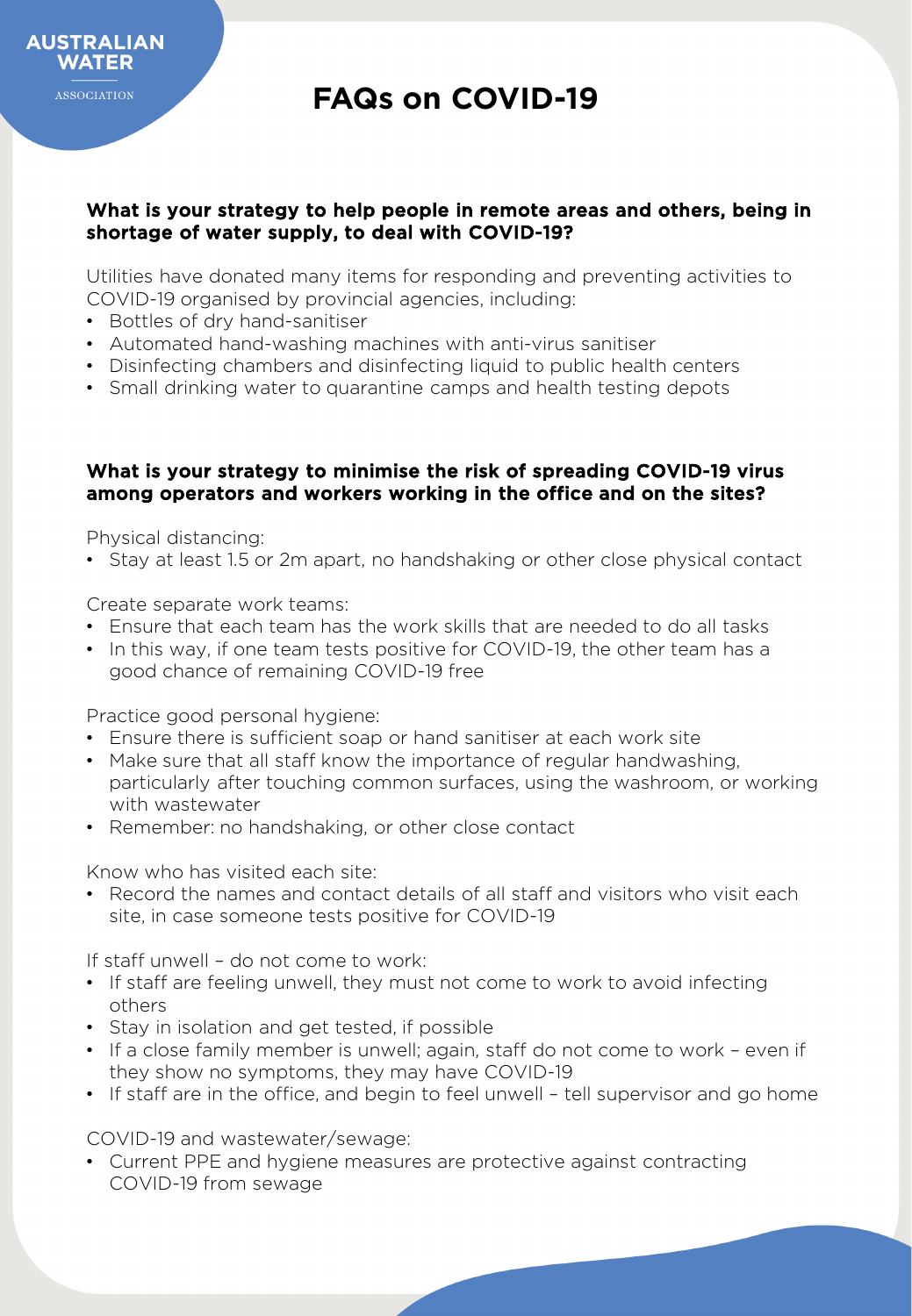**WATER ASSOCIATION** 

**AUSTRALIAN** 

## **FAQs on COVID-19**

#### What is your strategy to respond to incidents happening on the network and/or at the treatment plant where a big group of workers are required for the task?

- Secure support staff and your supply chains of items required for ensuring workplace health and safety (tissues, soap, antiviral wipes and/or sanitisers).
- Staff from other utilities and third parties may need training to familiarise themselves with sites in case they are to be drawn upon at short notice.
- Develop guidelines for each essential work requiring involvement of a group of workers (e.g. using valve key with extension to maintain social distancing, etc.).

#### What are some measures to minimise exposure to wastewater containing coronavirus?

- Develop safe work methods for working with faeces, sewage and sludge.
- Use controls to minimise the generation of aerosols and splashes (e.g. insertion seals and covers over manholes).
- Wear appropriate PPE to prevent ingestion and inhalation of aerosols and/or splashes/droplets (e.g. face shields or goggles and P2/N95 masks) when working in areas where exposure to untreated sewage droplets and aerosols is unavoidable.
- Wash hands after removal of contaminated PPE.
- Disinfect equipment and surfaces if they become contaminated with sewage.
- Change and launder clothing if potentially contaminated with sewage and shower using provided facilities.

#### What are measures to disinfect COVID-19 in wastewater sources suspected to have coronavirus contamination?

- Chlorination pretreatment: Bleaching powder is commonly used for the chlorination pretreatment. The added bleaching powder should be flushed into the septic tank with flowing water and the residual chlorine would be measured at the outlet of septic tank in case of violation of the water quality standard.
- Chlorine-containing disinfectants (liquid chlorine, chlorine dioxide, and sodium hypochlorite): Chlorine is a kind of strong oxidiser, which is one of the most early used disinfection methods in disinfecting hospital wastewater. Usually, 30 mg/L-50 mg/L and 15 mg/L-25 mg/L chlorine is added to wastewater after primary treatment and secondary treatment, respectively.